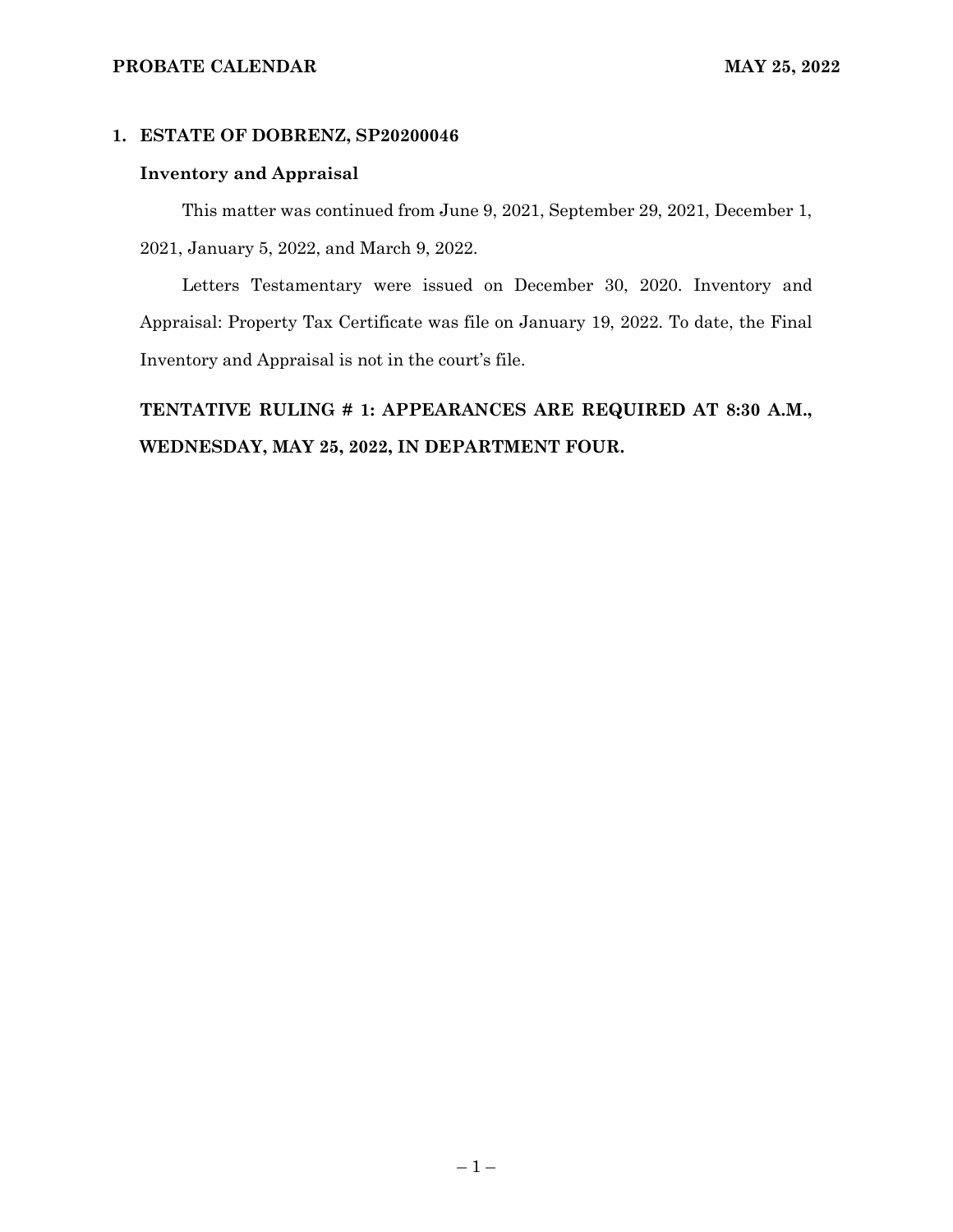# **2. ESTATE OF HANAK, SP20210044**

# **Inventory and Appraisal**

Letters of Administration were issued on November 3, 2021. To date, the Final Inventory and Appraisal is not in the court's file.

**TENTATIVE RULING # 2: APPEARANCES ARE REQUIRED AT 8:30 A.M., WEDNESDAY, MAY 25, 2022, IN DEPARTMENT FOUR.**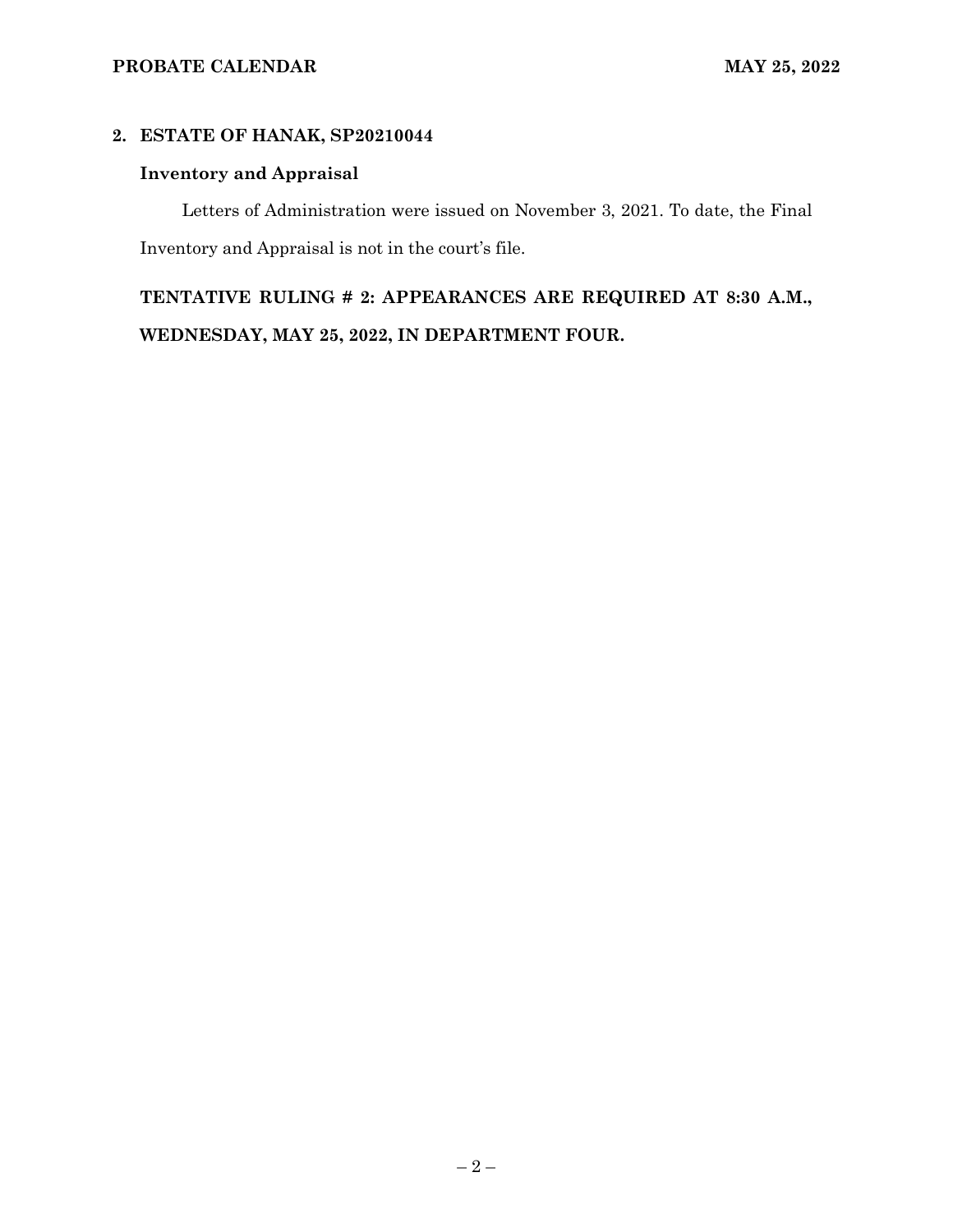# **3. ESTATE OF LARSON, SP20210021**

**Petition for Final Distribution on Waiver of Account**

**TENTATIVE RULING # 3: ABSENT OBJECTION, PETITION IS GRANTED AS REQUESTED.**